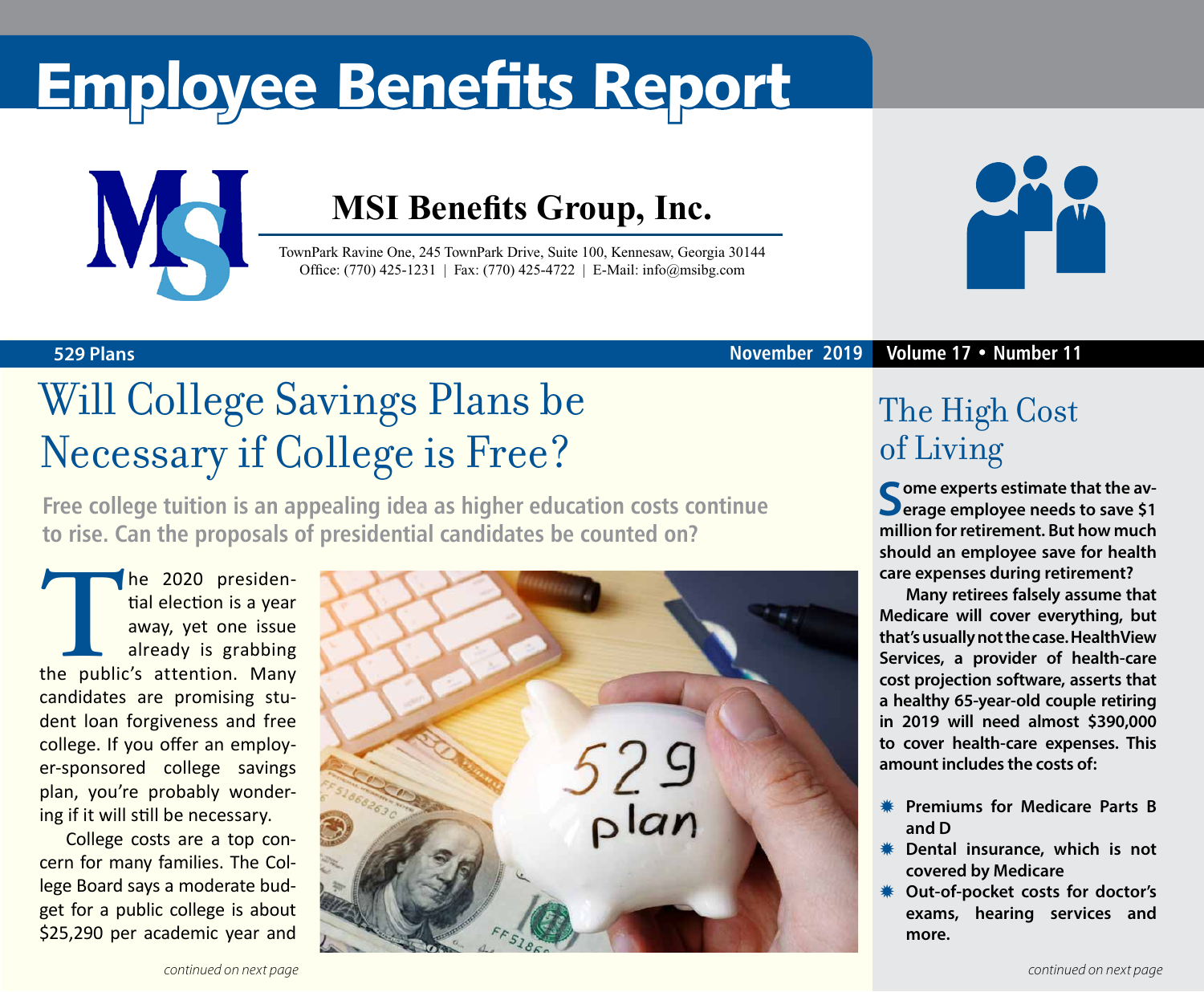\$50,900 for a private college. Unfortunately, most households aren't equipped to handle these costs. A Sallie Mae representative estimates that only about 10 percent of families pay the cost of college out of pocket, while the rest borrow or use a combination of resources.

Democrats announced several solutions, all government supported programs. For instance, Candidate Sen. Bernie Sanders would make two- and four-year public colleges and universities tuition- and debt-free. Sen. Kamala Harris proposes making community college free and four-year public college debt-free. Sen. Elizabeth Warren proposed eliminating tuition and fees at public two-year and fouryear colleges. Former Vice President Joe Biden suggests streamlining the Public Service Loan Forgiveness program, focusing on teachers.

Republican President Donald Trump made major changes to student loan forgiveness programs, including eliminating taxing student loan discharge for people who qualify for the Death or Total and Permanent Disability clause (this only applies to loans discharged after Jan. 1, 2018, and the provision is set to expire in 2025). Also, the Tax Cut and Jobs Act of 2017 expanded 529 college savings plans to cover K-12 private school expenses.

Parents and students should not rely on promises of free tuition. They should instead continue saving in plans such as the 529 plan. Even if one of these proposals becomes law and pays for tuition and fees, students still should save money for textbooks or living expenses. If a child decides to not attend college, 529 funds can be transferred to different family members or used to pay for graduate school.

#### **How a 529 College Savings Plan Works**

Nearly every state has at least one 529 plan that offers a full or partial tax deduction for residents. Individuals investing in a 529 account in their home state can use the funds to pay for tuition at a qualified school in another state.

There are two types of 529 plans: prepaid tuition plans and college savings plans. Prepaid plans allow investors to purchase tuition at today's  $cost$  — enabling them to lock in the cost of tuition. The more popular option, a college savings plan, invests contributions in stocks, mutual funds, and bonds. Because earnings are tied to market performance, investment growth is not guaranteed.

Contributions to a 529 plan are after-tax dollars and grow tax free. This means that distributions are not taxed when the student withdraws the funds for qualified expenses. Qualified expenses include tuition at eligible public or private two-year or four-year institutions; books, supplies and equipment (such as computers and Internet access); as well as reasonable costs for room and board.

In 2019, the most an individual can annually contribute to a plan is \$15,000 without incurring a gift tax liability. 529 plans also can be bundled — allowing for a \$75,000 contribution in one year rather than over a five-year period for gift tax purposes. Individuals also may fund multiple 529 plans for different children without incurring gift tax consequences, as long as the annual contribution for any one beneficiary doesn't exceed the limit.

**Employees who are banking on staying healthy might be surprised to learn that living longer can increase the amount of money needed for health care costs. The \$390,000 estimate above does not include long-term care expenses such as skilled nursing care and rehabilitative services. Average assisted living stays can run \$48,000 annually, according to Genworth Financial.**

**To combat this, encourage your employees to start saving now or fund a health savings account, if you offer one, because they will be able to withdraw from it during retirement.** 

**Another option is for employees to purchase long-term care insurance which reimburses policyholders for services including bathing, dressing or eating.**

#### **Employer-sponsored 529 Savings Plans**

To encourage employers to offer 529 plans, seven states drive participation by offering employers a state income tax credit or deduction for matching employee 529 plan contributions. States currently participating include Arkansas, Colorado, Illinois, Nebraska, Nevada, Wisconsin and Utah.

For an employee to qualify for tax savings, most states require residents to contribute to their home state's 529 plan. If the employer offers a 529 plan from a different state, the employee could miss out on potential tax savings.

Employees also should know that employer 529 matches are taxed as income and they will owe both federal and state taxes on the contributions. That may change, because federal legislation is pending to exclude employer 529 plan contributions from the employee's gross income.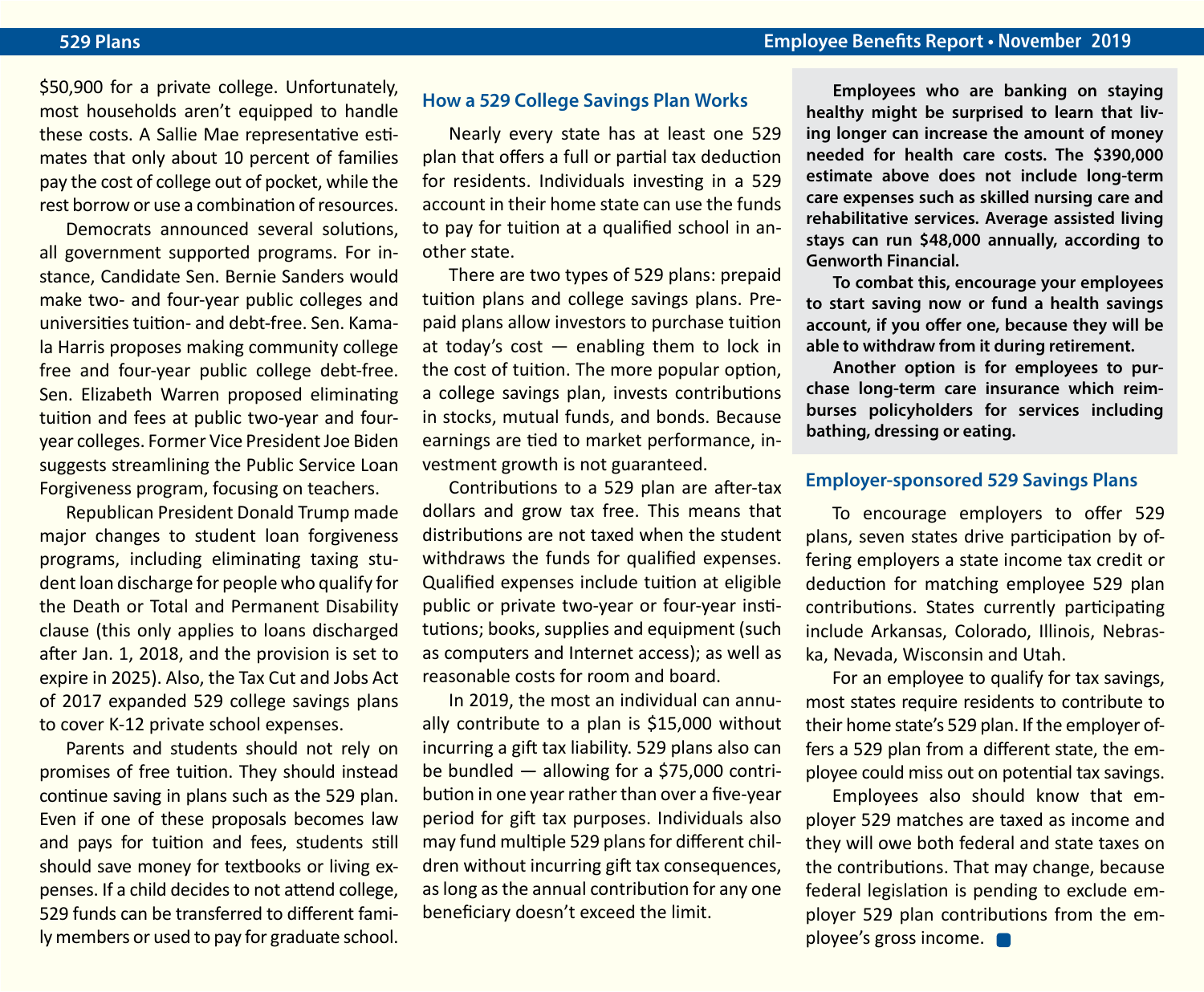### What a State-Run Retirement Plan Would Mean to Your Company

**There are many ways to save for retirement but most Americans aren't doing it. Many states are considering legislation that could make retirement savings easier.**

mericans are not saving enough<br>
for retirement. According to<br>
Northwestern Mutual's 2019<br>
Planning and Progress Study, 15<br>
percent of Americans have no retirement for retirement. According to Northwestern Mutual's 2019 Planning and Progress Study, 15 savings. Seventeen percent only have between \$1 and \$75,000 — which falls short of the \$1 million some experts recommend.

Some state legislators think they have the solution and are focusing on employers.

More than 30 states have considered legislation that would establish a state-run retirement plan. Although only 10 states have passed legislation that would provide for some form of state-facilitated or mandated retirement program for private companies that do not sponsor their own qualified retirement plans. Those states are California, Oregon, Illinois, Maryland, Connecticut, New Jersey, New York, Washington, Vermont and Massachusetts. Of those 10 state programs, only Illinois, Maryland and Oregon are actively operating at this time. California's Cal-Savers program is scheduled to start in 2020.

California employers who have 100 employees or more must be in compliance with the program by June 30, 2020. The deadline for employers with five or more employees is June 30, 2022.

All four states — California, Illinois, Maryland and Oregon — require companies with certain minimum numbers of employees (between 1 and 25, depending on the state) that don't have employer-sponsored retirement plans to:

- $*$  Automatically enroll their employees in a retirement savings program.
- **\#** Deduct a set amount from each employee's check (generally 5 percent of compensation). However, employees can opt out of the program.
- **\#** Transfer those salary deferrals to a Roth IRA program set up by the state for this purpose.

Employers who fail to comply with these state-mandated programs could be subject to penalties.

Observers estimate that the CalSavers program will make retirement plans available to an additional 7.5 million California employees.



#### **Some Concerns**

However, the results have not been quite what participants expected. Oregon's plan, OregonSaves, enrolled more than 50,000 employee participants in 2018, but the average account balance was less than \$500, well below the national average 401(k) account balance of \$85,000, according to Cerulli Associates, a research and consulting firm.

There are several key differences between these state-sponsored and employer-sponsored plans.

For instance, a state-sponsored plan uses one investment firm, while an employersponsored 401(k) utilizes a wide range of investment firms which offer several investment options at various risk levels.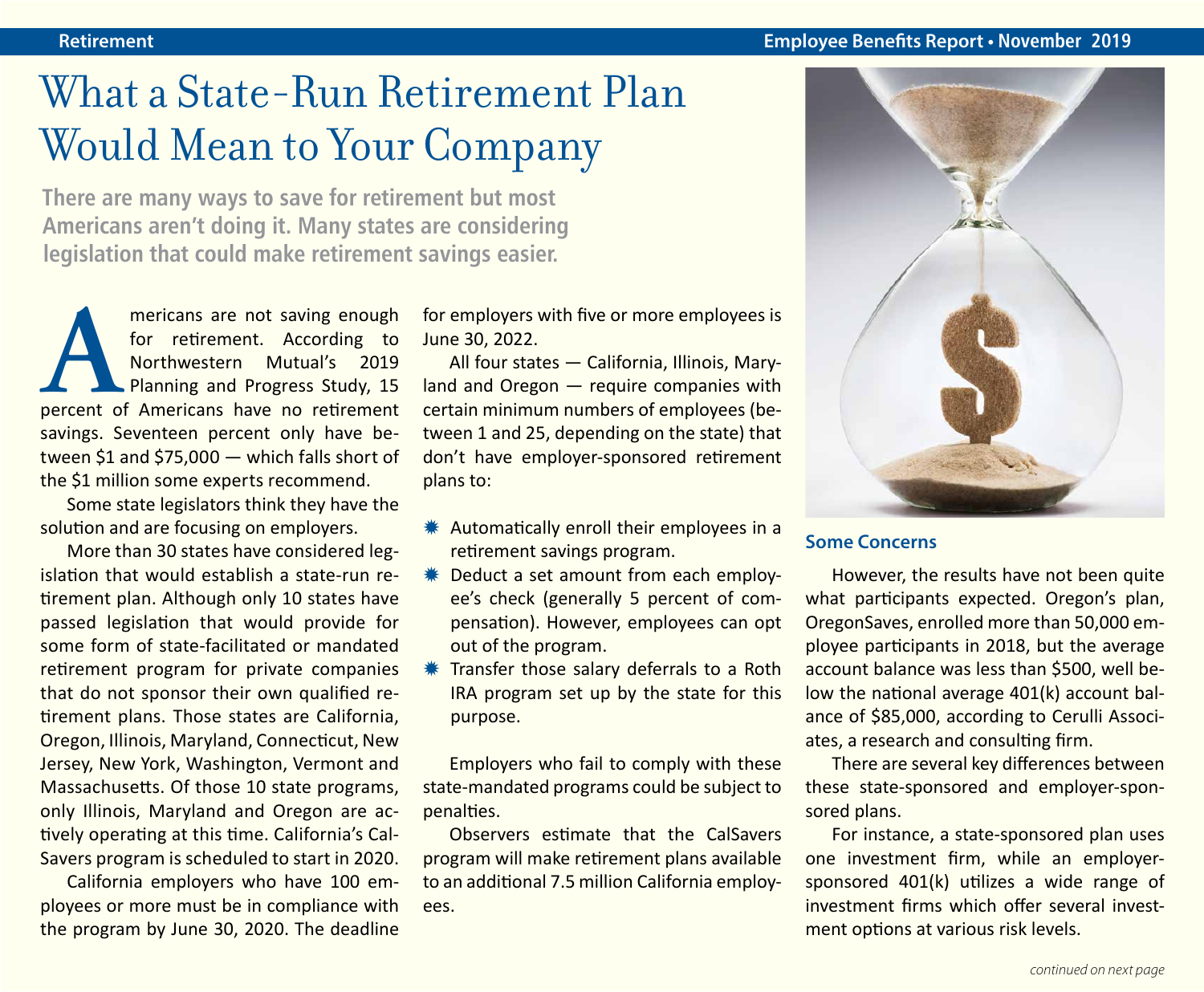#### **Employee Benefits Report • November 2019 Health Insurance Costs**

Another key difference is that state-sponsored retirement plans carry a \$6,000 annual salary deferral limit compared to the 2019 \$19,000 annual salary deferral limit (or \$25,000 if age 50 or over) of employer-sponsored 401(k) s and \$13,000 (\$16,000 if age 50 or over) for SIMPLE IRAs.

Most state-sponsored retirement plans use after-tax dollars, so employees will not get to use the pre-tax benefit. Also, state-sponsored plans do not have an employer-matching contribution feature, which can quickly boost employees' savings.

Finally, employers who choose to offer a state program will be responsible for performing certain administrative tasks, whereas with a 401(k) plan, that work usually is handled by a plan administrator.

NAIFA, an organization representing insurance and financial advisors, argues that access to retirement plans is not the problem. They say that the marketplace already offers consumers a robust variety of retirement options. Instead of states spending money on programs, NAIFA would rather states analyze why people aren't saving enough before enacting solutions.

Still, government's interest in these types of plans continues. The Senate is now reviewing proposed Secure Act legislation, which would make it easier for small businesses to collaborate to offer 401(k) plans. That legislation is currently awaiting consideration by the Senate.

If you operate in a state which offers a state plan and are trying to decide whether an employer-sponsored plan would be a better fit for your employees, contact us to determine what plan is best for you.

### What's Behind the 2020 Health Insurance Premium Hikes?

**Founding Father Benjamin Franklin famously said, "… in this world nothing can be said to be certain, except death and taxes." If he were alive today, he certainly would have added "and annual health insurance premium increases."**

s an employer, you know that your health insurance costs will be higher every year. That's because actuaries base annual health insurance that your health insurance costs will be higher every year. That's because actupremiums on a variety of factors:

- $*$  Inflation
- $*$  What they predict medical claims and administrative costs will be based on the health of the insured individuals or groups.
- $*$  New federal and state laws, rules and regulations.
- **\* The cost of developing new medi**cations and medical technologies.

The price hikes do add up. According to the National Business Group on Health, the total cost of worker health benefits is expected to increase 5 percent in 2020, reaching a high of \$15,000 per employee.

Here are some of the factors affecting rates and premiums in 2020.

**PREMIUM INCREASES AHEAD**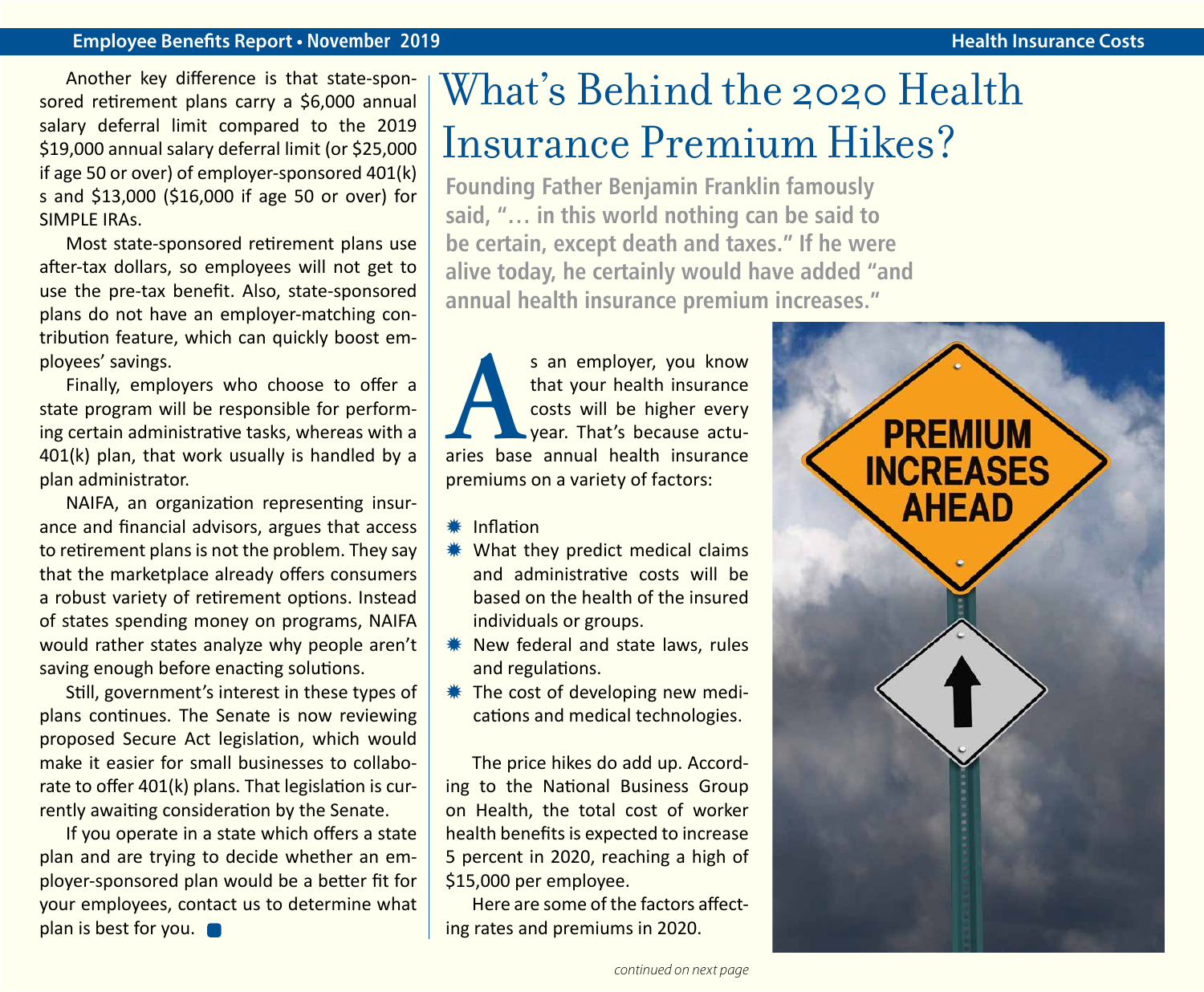#### **Risk Pool Composition**

A health insurance risk pool is a group of people whose medical costs are combined to calculate premiums. Pooling risks allows the higher costs of those who are not healthy to be offset by the relatively lower costs of those who are healthy. Usually the larger your company is, the more predictable your risks will be and the more likely your premiums will be stable.

Beyond a pool of employees, risk pool composition also is affected by the overall marketplace composition. For 2020, experts expect fewer enrollees because of policy changes, such as the elimination of the individual mandate penalty and expanding the availability of Short-Term Limited Duration Insurance (STLDI), Association Health Plans (AHPs); and Health Reimbursement Arrangements (HRAs).

Short-Term Limited Duration Insurance (STLDI) is sometimes called temporary health insurance and is designed to help bridge gaps in health care coverage during transitions. These plans are not Affordable Care Act (ACA) compliant plans.

The ACA restricted the use and duration of short-term plans. However, the Trump administration implemented a new policy in 2019 that allows anyone to apply for a shortterm plan and not pay a penalty for not being an ACA-compliant. It also allows a single plan to extend up to 36 months. There are, however, nine states that don't allow shortterm plans — New York, New Jersey, Massachusetts, Rhode Island, Vermont, California, Colorado, Hawaii and Washington.

Although employers do not sponsor shortterm plans, the expansion of these plans could affect the premiums you pay for group coverage. Short-term coverage generally is only available to consumers who can pass medical underwriting and is therefore much less expensive than ACA-compliant coverage. People most interested in these plans are usually those who don't need full, extensive health coverage. The exodus of younger and healthier individuals from the risk pool can increase premiums for everyone.

Also, short-term plans often are favored by employees who have lost their jobs since these plans are an affordable alternative to COBRA coverage.

**Association Health Plans (AHPs)** allow small businesses, including people who are self-employed, to band together by geography or industry to obtain health care coverage at the same rates as large employers.

The Trump Administration broadened the ability of AHPs to be treated as large groups, and decided to allow self-employed individuals to join AHPs, giving more small employers access to lower rates. However, the future of these plans is uncertain. A March 2019 ruling by the Washington, D.C. Circuit Court prevents AHPs from enrolling new working owners or taking advantage of the broader eligibility criteria. The Administration is appealing the ruling.

**Health Reimbursement Arrangements,**  also called Health Reimbursement Accounts or HRAs, were designed to give employees, who have traditional health insurance, an easy, tax-advantaged way to be reimbursed for their out-of-pocket medical expenses and personal health insurance premiums. Regulatory changes, taking effect January 1, 2020, give employees the option to purchase individual market coverage with HRA funds. They also could create an HRA to be used to purchase benefits such as STLDI, dental or vision coverage. These rules only apply to employers meeting certain conditions.

Some observers are concerned that employers who have some unhealthy employees will shift them to individual plans and premiums in the individual market could increase.

**Elimination of the Individual Mandate.**  The goal of the Affordable Care Act individual mandate was to encourage all Americans to get health insurance in a way that maintains a stable risk pool. Lower-income individuals received subsidies to purchase coverage.

However, the Tax Cuts and Jobs Act eliminated the individual mandate financial penalty beginning in 2019. Experts expect premiums to increase because unsubsidized lower-cost healthy individuals are more likely to forgo ACA coverage — which will shrink the risk pool.

The health insurance provider (HIP) fee is paid by insurers and the cost is passed along to insurance buyers. The fee was suspended in 2019. The total amount of the 2020 HIP fee is not known at this time. If there is no HIP fee moratorium in 2020, insurers may include the cost in their 2020 premiums, which may increase premiums 1 to 3 percent.

Please contact us if you have questions about the pricing of your health care plan.